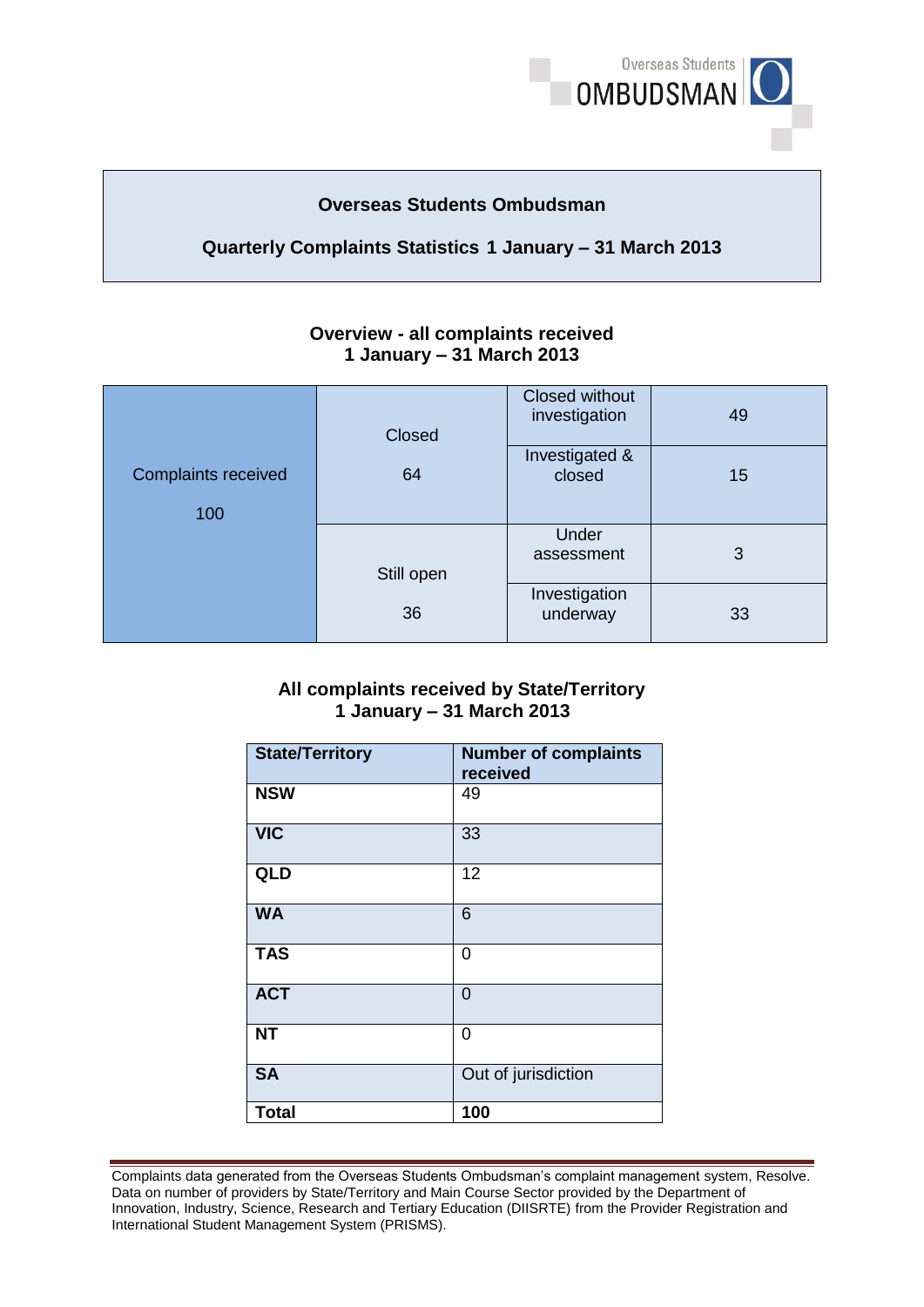

# **Private registered providers within OSO jurisdiction as at 25 March 2013**

| <b>State/Territory</b> | <b>Number of private</b><br><b>CRICOS providers in</b><br><b>OSO</b> jurisdiction |
|------------------------|-----------------------------------------------------------------------------------|
| <b>NSW</b>             | 284                                                                               |
| <b>VIC</b>             | 268                                                                               |
| <b>QLD</b>             | 285                                                                               |
| <b>WA</b>              | 94                                                                                |
| <b>TAS</b>             | 14                                                                                |
| <b>ACT</b>             | 12                                                                                |
| <b>NT</b>              | 6                                                                                 |
| <b>SA</b>              | Out of jurisdiction                                                               |
| <b>Total</b>           | 963                                                                               |

## **1 January – 31 March 2013 Investigations completed, by education sector**

| <b>Sector</b>           | <b>Number of</b><br>investigations<br>completed | <b>Number of</b><br>providers in OSO<br>jurisdiction by<br><b>PRISMS 'main</b><br>course sector' |
|-------------------------|-------------------------------------------------|--------------------------------------------------------------------------------------------------|
| <b>VET</b>              | 12                                              | 400                                                                                              |
| <b>Schools</b>          | $\Omega$                                        | 370                                                                                              |
| <b>ELICOS</b>           | 1                                               | 100                                                                                              |
| <b>Higher Education</b> | $\mathcal{P}$                                   | 80                                                                                               |
| <b>Non-Award</b>        | 0                                               | 13                                                                                               |
| <b>Total</b>            | 15                                              | 963                                                                                              |

Complaints data generated from the Overseas Students Ombudsman's complaint management system, Resolve. Complaints data generated from the Overseas Students Ombudsman's complaint management system, Resolve.<br>Data on number of providers by State/Territory and Main Course Sector provided by the Department of Innovation, Industry, Science, Research and Tertiary Education (DIISRTE) from the Provider Registration and International Student Management System (PRISMS).